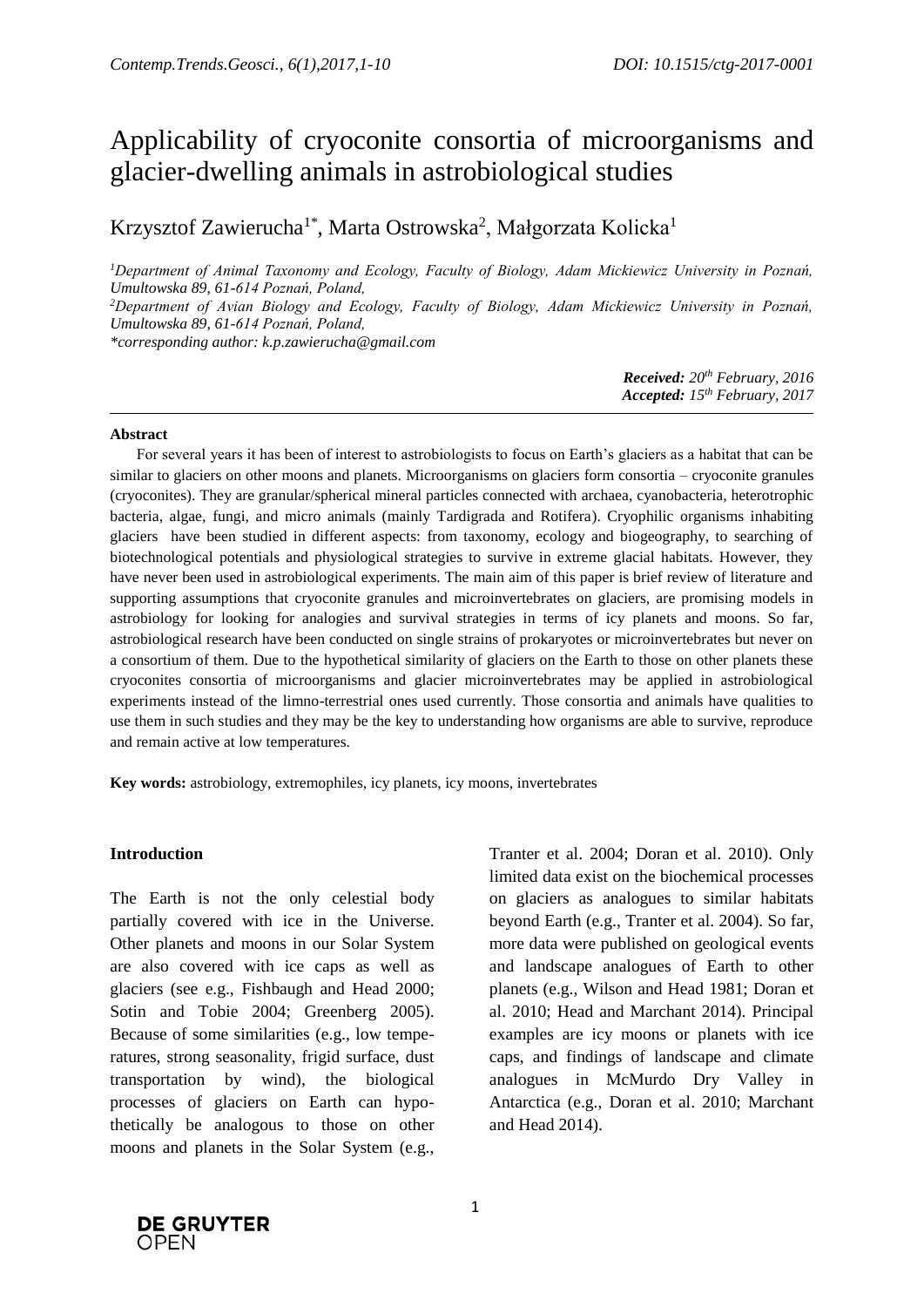Glaciers and ice sheets (Fig.1A) constitute ca. 10% of Earth's surface and form a viable extreme biome (Anesio and Laybourn-Parry 2012). Despite the fact that the surface of glaciers is frozen for most of the year, and these places are mainly located in areas with high doses of UV radiation, they are a habitat for numerous microorganisms living in cryoconites aggregations (Fig.1C) and cryoconite holes (Fig.1B) and lakes (e.g., Wharton et al. 1985; Takeuchi et al. 2001; Hodson et al. 2008; Zawierucha et al. 2015).

Cryoconite granules (cryoconites) are consortia formed by microorganisms (Figs 1C and 1D). They are granular/spherical mineral particles connected with archaea, algae, cyanobacteria, fungi, heterotrophic bacteria and micro animals (mainly Tardigrada and Rotifera), the latter feed on these consortia (Figs 1C and 1D, Figs 2A and 2B). Forming of cryoconite granules is possible because of extra polymeric substances produced by cyanobacteria which cause the aggregation of mineral dust and other organisms (Figs 1C and 1D) (Takeuchi et al. 2001; Hodson et al. 2008, 2010; Langford et al. 2014; Cook et al. 2015; Uetake et al. 2016). The decreasing of albedo induced by cryconites influences the formation of cryoconite holes. Those holes are waterfilled reservoirs with cryoconite sediment on the floor, that occurs on glacier surfaces throughout the world (Fig.1B). The development and functioning of these ecosystems is possible due to decrease in albedo on the surfaces of mineral and organic dust-covered glaciers, the presence of cryophilic microorganisms and the existence of truncated trophic webs (e.g., Takeuchi et al. 2001; Hodson et al. 2008; Cook et al. 2015; Zawierucha et al*.* 2015, 2016a). Cryoconite sediments on glaciers and in cryoconite holes are one of the most extremophile organisms consortia which appear on all investigated glaciers from polar to high alpine regions (e.g., Porazińska et al. 2004; Hodson et al. 2008; Cook et al. 2015; Zawierucha et al. 2016b). To

date, cryophilic organisms inhabiting glaciers (cryoconites and cryoconite holes) have been studied in different aspects: from taxonomy, ecology and biogeography, to searching of biotechnological potentials and physiological strategies to survive in cryoconite holes (e.g., Hodson et al. 2008; Singh et al. 2014a,b; Grzesiak et al. 2015; Lutz et al. 2016; Uetake et al. 2016; Zawierucha et al. 2016a). However, they have never been used in astrobiological experiments. The main aim of this paper is brief review of literature and supporting assumptions that cryoconite granules and microinvertebrates on glaciers are proper models in astrobiology.

Environmental conditions in polar deserts, ice caps and glaciers may constitute a climatic analogy to icy planets or moons (Doran et al. 2010). One of the best examples is McMurdo Dry Valley, with one of the coldest and driest climate on Earth (Doran et al. 2010). Numerous publications on terrestrial glaciers and their analogous in space have been published in the last few years (e.g., Hoover and Gilichinsky 2001; Doran et al. 2010; Chela-Flores and Seckbach 2011; Dudeja et al. 2012; Marchant and Head 2014). However, scientific browsers such as *Web of Knowledge* and *SCOPUS* list few publications with keywords such as "glaciers" and "astrobiology" i.a. only twenty two and twenty five papers respectively (http://apps. webof knowledge.com/ accessed 25.10.2016, https:// www.scopus.com/ 25.10.2016).

## **Cryoconite consortia**

Microbes which inhabit glaciers and polar regions are adapted to the most extreme cold conditions and can be found e.g., in areas of blue ice, in accreted ice of Lake Vostok, in soil from McMurdo Dry Valley or under Greenland's ice cap (e.g. Karl et al. 1999; Priscu et al. 1999; Christner et al. 2001; Sheridan et al. 2003; Doran et al. 2010; Hodson et al. 2013). Single-cell organisms are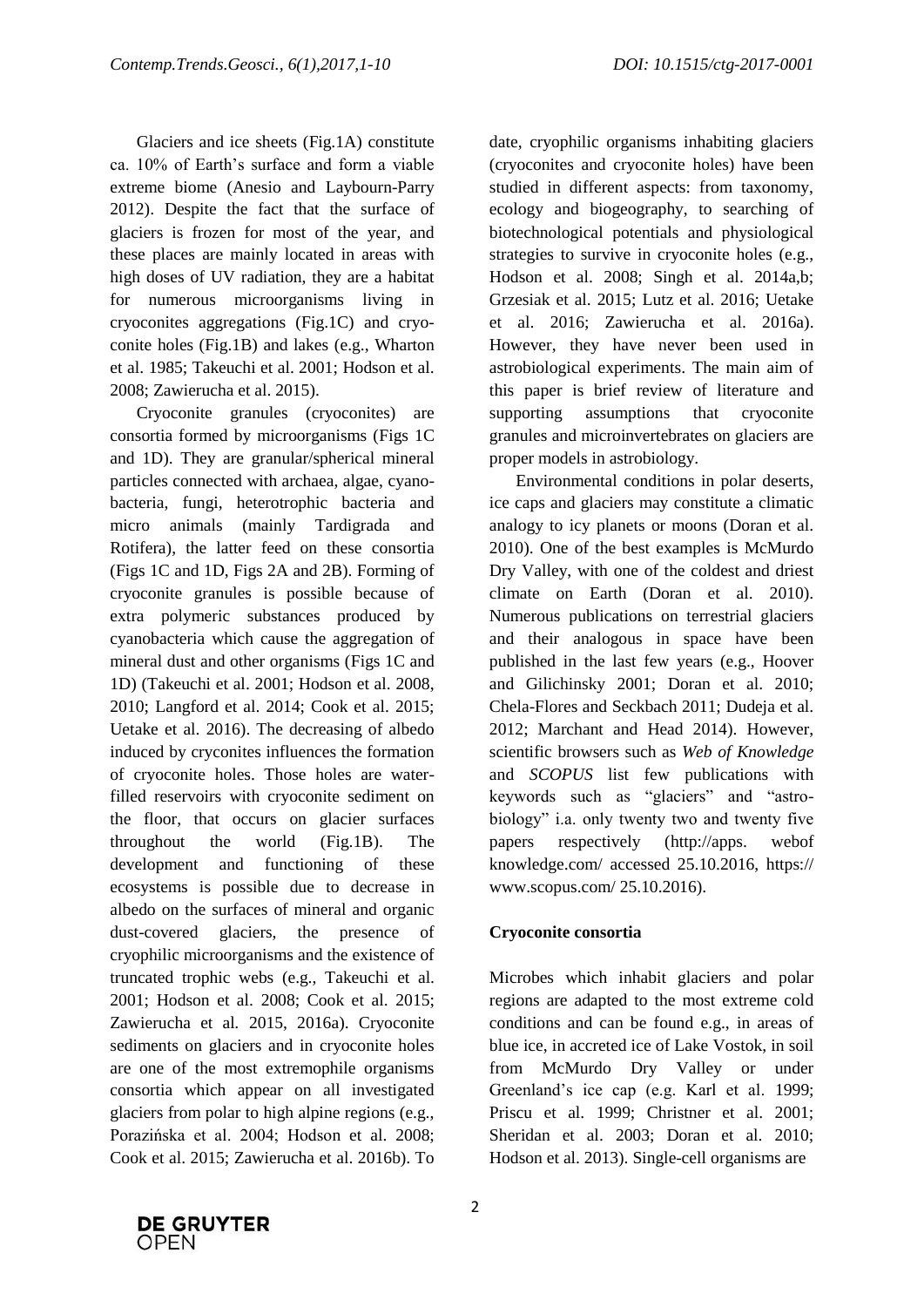

**Fig.1.** A – ice sheet (Greenland) – icy planet analogue, B – cryoconite holes on the ice sheet (Greenland),  $C$  – cryoconite granules – aggregations,  $D$  – cryoconite granules in high resolution with visible filaments of cyanobacteria – consortium of microorganisms.

active even under ice during polar night in the Antarctic (e.g. Tanabe et al. 2008; Bielewicz et al. 2011). In cryoconite granules the most abundant groups of organisms are archaea, cyanobacteria, heterotrophic bacteria, algae, fungi, and protists (Kaczmarek et al. 2015). Glacier extremophiles possess lipids and produce anti-freeze proteins and extracellular polymeric substances (EPS), which serve as cryo- and osmo-protectants (Feller and Gerday 2003; Boetius et al. 2015). Moreover, microorganisms in cryoconites cooperate, form different relations and control each other (e.g. Takeuchi et al. 2001; Vonnahme et al. 2015; Gokul et al. 2016). So far, astrobiological studies have been conducted on a single strains of prokaryotes or microinvertebrates (e.g., Johnson et al. 2011) but never on a consortium of microorganisms like cryoconite granules. Only ca. 1% of bacteria are culturable whereas the rest may be detected only in natural environment (Amann et al. 2001; Hugenholtz et al. 1998). Thus in previous experiments mainly culturable organisms were used. Therefore, previous astrobiological experiments on the single strains do not reflect true survival response of microorganisms to extreme environments. Only the holistic approach - using of whole consortium, can reflect the true functioning of its nature, and cryoconite biota is promising models for such experiments in astrobiology.

#### **Invertebrates**

Most of astrobiological research focuses mainly on prokaryotic organisms (e.g., Horneck 2000; Hoover and Gilichinsky 2001; Abbot et al. 2013; Baqué et al. 2013). However, some invertebrates like Tardigrada,

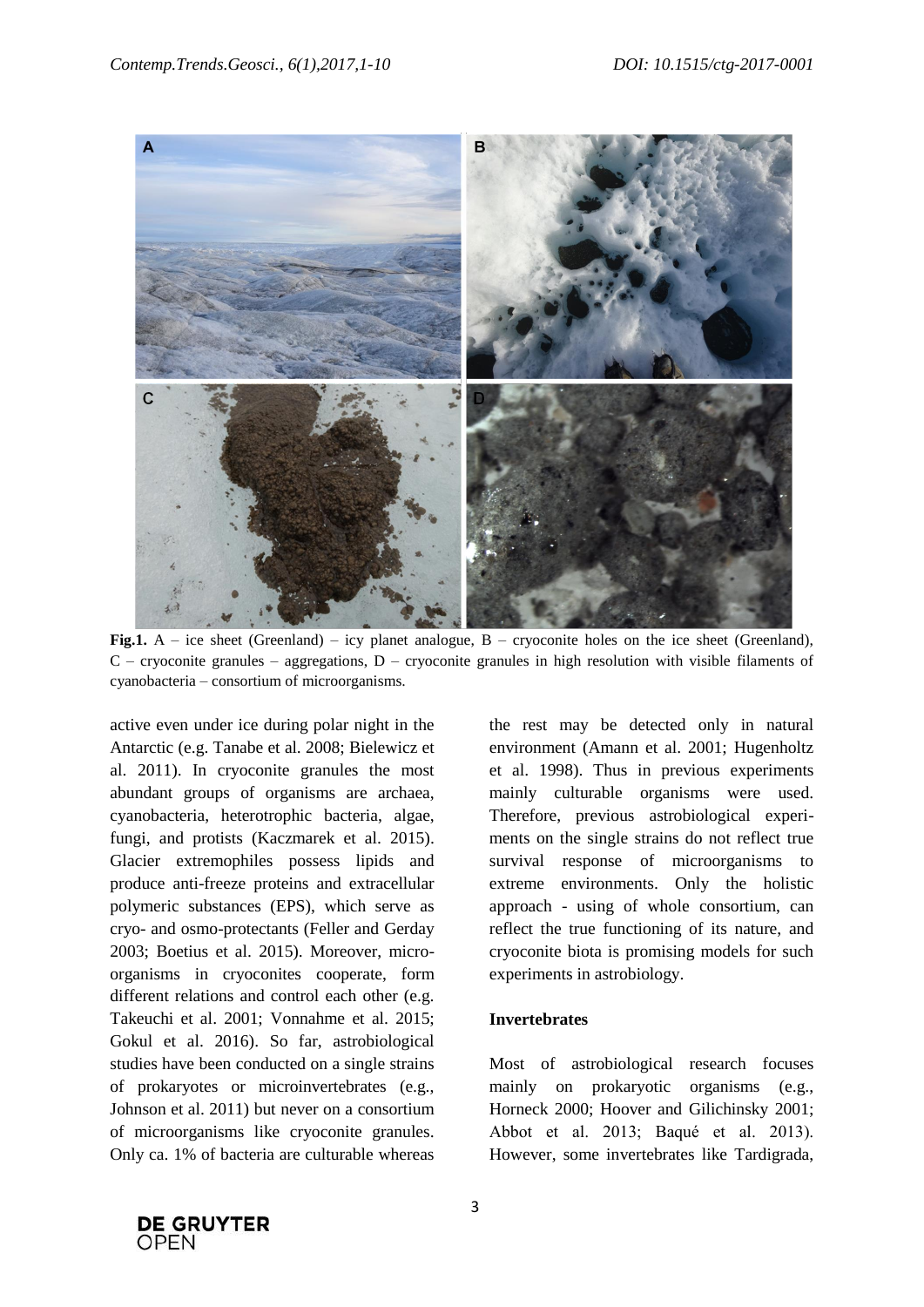Rotifera, Nematoda and Crustacea, were also proposed and used in astrobiological experiments (e.g., Gaubin et al. 1990; Jönsson et al. 2008; Fontaneto et al. 2012). Despite the facts that glaciers may constitute a climatic analogy to icy planets or moons, extremophiles, like micro animals inhabiting glaciers, are often neglected in literature and their potential use in astrobiology has been given no consideration so far. A groups of invertebrates, mainly Tardigrada and Rotifera, commonly inhabiting glaciers are known to survive exposition to extreme physical and chemical conditions (e.g., Jönsson et al. 2008; Rebecchi et al. 2009 a,b; Zawierucha et al. 2015). Both groups have the ability to enter cryptobiosis. This is a unique state of biological organization where the metabolic rate is reduced and the disaccharides trehalose and sucrose, stress-related gene families, along with heat shock proteins and dsup proteins are of great significance (e.g., Clegg 2001; Hashimoto et al. 2016).

## *Tardigrada*

Tardigrades (usually less than 1 mm size) are the toughest animals in the world (Fig.2A). They are abundant group in cryoconite holes (Zawierucha et al. 2016b). They can survive multiple freezing, over drying, high and low temperatures as well as high doses of UV and ionizing radiation (e.g., Mihelčič 1963; Wright 2001; Guidetti et al. 2012). In the anhydrobiotic state they can survive in open-space and the exposure to the Martian conditions (e.g., Jönsson 2007; Jönsson et al. 2008; Persson et al. 2010; Horikawa 2012). Tardigrades used earlier in astrobiological research were solely limno-terrestrial (Jönsson et al. 2008; Rebecchi et al. 2009aand 2009b; Horikawa 2012; Erdmann and Kaczmarek 2016). Species inhabiting glaciers may be promising as a better adapted for possible survival on icy planets than taxa from soil or moss. Glacierdwelling black tardigrades (Fig.2A) in high mountains probably protect them-selves against high UV radiation with black pigmentation in cuticles (e.g., Greven et al. 2005; Zawierucha et al. 2015). Additionally, they permanently live in low glacial temperatures that oscillate around 0°C. Thus, they may be a better astrobiological model than semi-terrestrial animals in terms of protection before UV radiation or freezing. Similar application was previously been considered in terms of limno-terrestrial tardigrades in the protection by unique proteins before irradiation of human cells (Hashimoto et al. 2016), or using trehalose in tissue engineering (e.g., Bradbury 2001).

# *Rotifera*

Another common glacier dwelling group of animals that may serve as a good model in astrobiology research are Rotifera (Fig.2B), especially the class Bdelloidea (usually less than 1 mm size). These invertebrates inhabit all aquatic ecosystems including cryoconite holes (e.g., De Smet and Van Rompu 1994). Apart from their fast race of development and individual specimens ability to form a new stable population by parthenogenetic breeding, bdelloids are able to survive over drying each stage of their life cycle (e.g., Ricci 1998, 2001; Ricci and Caprioli 2005). What is also characteristic of Bdelloidea is their great resistance to ionizing radiation, which is due to their ability to fix DNA damage (Gladyshev and Meselson 2008; Krisko et al. 2011). All these features may indicate the usefulness of especially glacier Bdelloidea rotifers in astrobiological research as models exposed to freezing and the highest doses of irradiation.

## **Summary**

Until now, glacier organisms have been widely studied in biological sciences (e.g., Sheridan et al. 2003; Anesio and Laybourn-Parry 2012;

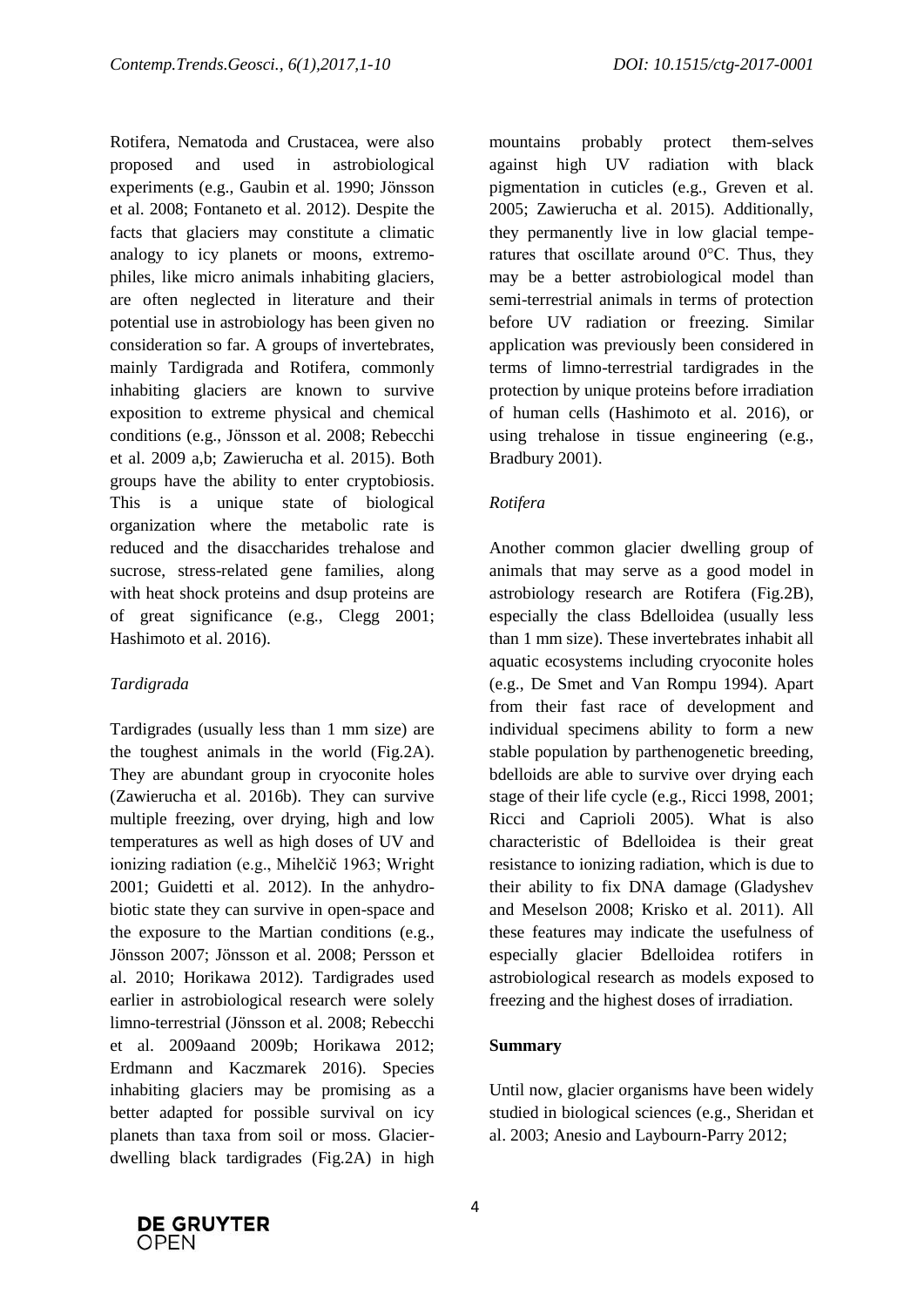

**Fig.2.** A – black pigmented water bear (Tardigrada) from high mountain glaciers, B – example of Rotifera from high mountain glaciers. Photos were taken under Phase Contrast Microscope (animals mounted on microscope slides in Hoyer's medium).

Yallop et al. 2012; Bellas et al. 2013; Edwards et al. 2013; Singh et al. 2014 a,b; Cook et al. 2015; Zawierucha et al. 2015). Thus, we can apply current knowledge on the glacier biota to find reliable and proper models in astrobiology for looking for analogies and survival strategies in terms of icy planets and moons.

The reasoning behind using cryoconite granules and glacier microinvertebrates as a specific models in astrobiology is as follows:

 Glacier organisms inhabit and reproduce in permanently cold habitats – high mountains and polar areas – one of the most extreme inland environments (e.g., Dastych et al. 2003; Boetius et al. 2015; Zawierucha et al. 2015).

- They possess lipids, proteins and extracellular polymeric substances which support cryo- and osmo- protection (e.g., Feller and Gerday 2003; Guidetti et al. 2012; Boetius et al. 2015).
- Those organisms (e.g., cyanobacteria, tardigrades, rotifers) have abilities to enter anabiosis and produce resting forms (e.g., Ricci 1998; Vincent 2007; Guidetti et al. 2012).

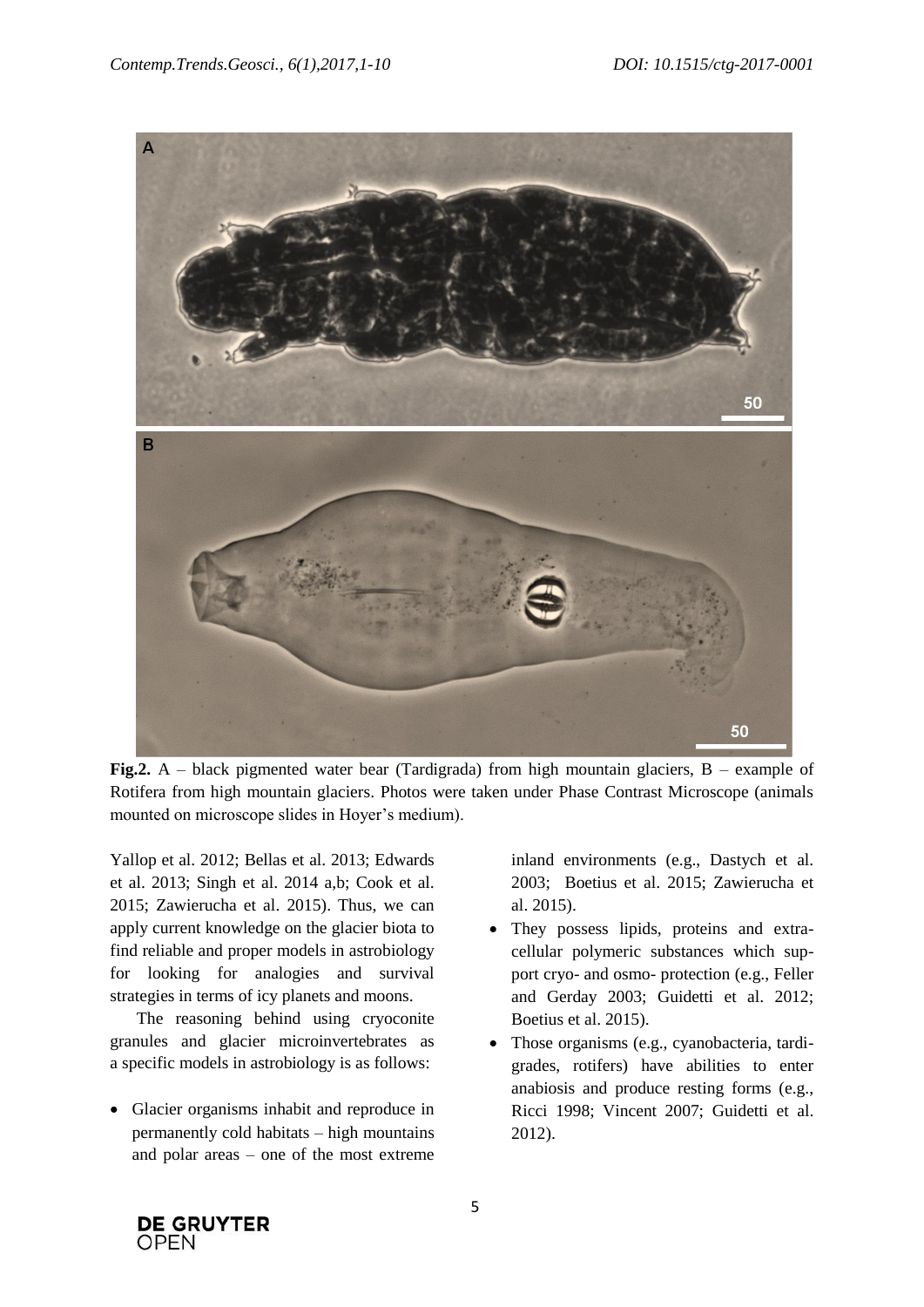- Some of organisms on Arctic and Alpine glaciers have dark pigment – the protection against UV radiation (e.g., Shain et al. 2000; Greven et al. 2005; Remias et al. 2005).
- Physical, chemical and biological conditions in ice-covered cryoconite holes form a unique combination among the surface waters on Earth and ice covered biotic and abiotic interactions may form astrobiological analogues (e.g., Vincent and Howard-Williams 2000; Tranter et al. 2004; Doran et al. 2010).
- Cooperating consortium of microorganisms like in cryoconite granules may reflect true survival response of organisms to extreme environments – organisms cooperate and compete with each other in cryoconites (e.g., Cook et al. 2016; Gokul et al. 2016; Lutz et al. 2016).
- They are exposed to dynamic changes e.g., freezing, the flushing of sediments, inter-hole water-sediment mixing as well as variation in pollution, radionuclides and heavy metals content (e.g., Mueller et al. 2001; Łokas et al. 2016; Zawierucha et al. 2016b).
- Cryoconite holes biota form clear truncated food web – easy understanding of ecological relations in icy areas (e.g., Hodson et al. 2008; Vonnahme et al. 2015; Zawierucha et al. 2016a).
- There is evidence that they can easily disperse from glacier to glacier (abilities to settle new areas) (e.g., Dabert et al. 2015; Gokul et al. 2016; Shain et al. 2016).

Further studies on glaciers biota could help to understand the mechanisms of how cryophilic organisms function. These could provide us with new valuable discoveries such as a new cryoprotectants, protection against UV radiation or the life histories of organisms in extreme habitats which can be beneficial to future astrobiological studies, in terms of multicellular organisms existing on icy planets.

# **Acknowledgement**

Special thanks go to journal editor Tomasz Borszcz for tips and patience. Authors want to thank three anonymous reviewers and Daniel Stec (Jagiellonian University) for their comments and remarks on the manuscript. We are grateful to Marta Kołowrotkiewicz for proofreading of the text. Animals for pictures were kindly provided by Nozomu Takeuchi and Jun Uetake. Studies on the glacier dwelling invertebrates are supported by the National Science Centre grant no. NCN 2013/11/N/NZ8/00597 to K.Z.

# **References**

- Abbot D.S., Voigt A., Li D., et al. (2013) Robust elements of Snowball Earth atmospheric circulation and oases for life. Journal of Geophysical Research: Atmospheres 118: 6017-6027.
- Amann R., Fuchs B.M., Behrens S. (2001) The identification of microorganisms by fluorescence in situ hybridisation. Current Opinion in Biotechnology 12: 231-236.
- Anesio A.M., Laybourn-Parry J. (2012) Glaciers and ice sheets as a biome. Trends in Ecology & Evolution 4: 219-225.
- Baqué M., de Vera J.P., Rettberg P., et al. (2013) The BOSS and BIOMEX space experiments on the EXPOSE–R2 mission: Endurance of the desert cyanobacterium *Chroococcidiopsis* under simulated space vacuum, Martian atmosphere, UVC radiation and temperature extremes. Acta Astronomica 91: 180-186.
- Bellas C.M., Anesio A.M., Telling J., et al. (2013) Viral impacts on bacterial communities in Arctic cryoconite. Environmental Research Letters 8 045021 (9pp), doi:10.1088/1748-9326/8/4/045021

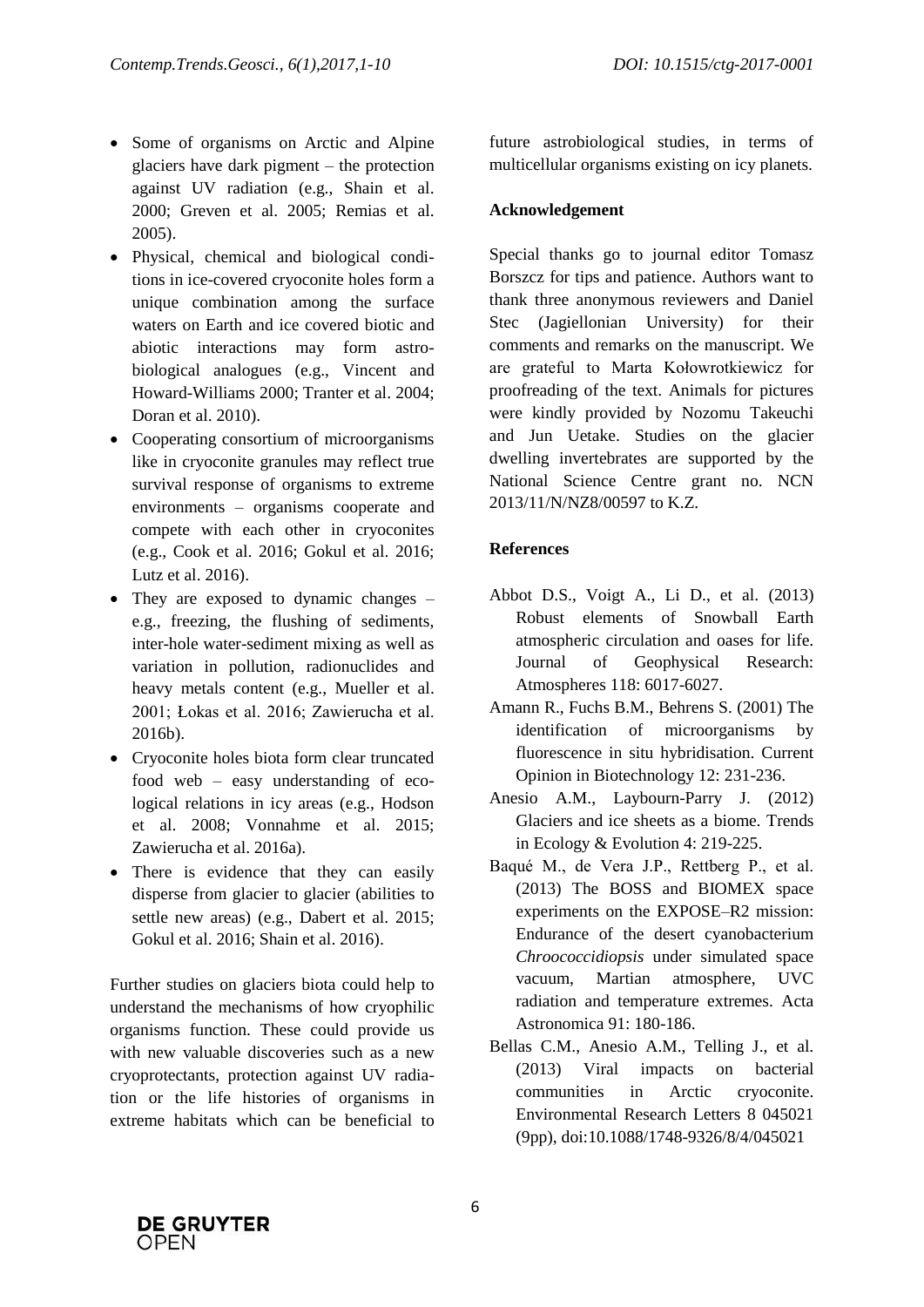- Bielewicz S., Bell E., Kong W., et al. (2011) Protist diversity in a permanently icecovered Antarctic Lake during the polar night transition. The ISME Journal 5: 1559-1564.
- Bradbury J. (2001) Of tardigrades, trehalose, and tissue engineering. The Lancet 358: 392.
- Boetius A., Anesio A.M., Deming J.W., et al. (2015) Microbial ecology of the cryosphere: sea ice and glacial habitats. Nature Reviews Microbiology 13: 677-690
- Christner B.C., Mosley-Thompson E., Thompson L.G., et al. (2001) Isolation of bacteria and 16S rDNAs from Lake Vostok accretion ice. Environmental Microbiology 3: 570-577.
- Clegg J.S. (2001) Cryptobiosis a peculiar state of biological organization. Comparative Biochemistry and Physiology Part B: Biochemistry and Molecular Biology 128: 613-624.
- Chela-Flores J., Seckbach J. (2011) The Dry Valley Lakes, Antarctica: A key to evolutionary biomarkers on Europa and elsewhere. Instruments, Methods, and Missions for Astrobiology XIV. [In:] Proceedings of the SPIE (eds. R.B. Hoover, P.C. Davies, G.V. Levin, A.Y. Rozanov) vol. 8152, pp. 81520R-81520, R-8. doi: 10.1117/12.898763
- Cook J., Edwards A., Bulling A., et al. (2016) Metabolome-mediated biocryomorphic evolution promotes carbon fixation in Greenlandic cryoconite holes. Environmental Microbiology 18: 4674-4686.
- Cook J., Edwards A., Takeuchi N., Irvine-Fynn T. (2015). Cryoconite. The dark biological secret of the cryosphere. Progress in Physical Geography 40: 1-46.
- Dabert M., Dastych H., Dabert J. (2015) Molecular data support the dispersal ability of the glacier tardigrade *Hypsibius klebelsbergi* Mihelčič, 1959 across the environmental barrier (Tardigrada). Ento-

mologische Mitteilungen aus dem Zoologischen Museum Hamburg 17: 233-240.

- Dastych H., Kraus H.J., Thaler K. (2003) Redescription and notes on the biology of the glacier tardigrade *Hypsibius klebelsbergi* Mihelcic, 1959 (Tardigrada), based on material from Ötztal Alps, Austria. Mitteilungen aus dem Zoologischen Museum Hamburg 100: 73-100.
- De Smet W.H., Van Rompu E.A. (1994) Rotifera and Tardigrada from some cryoconite holes on a Spitsbergen (Svalbard) glacier. Belgian Journal of Zoology 124: 27-37.
- Doran P.T., Lyons W.B., McKnight D.M. (2010) Life in Antarctic Deserts and other Cold Dry Environments.
- Dudeja S., Bhattacherjee A.B., Chela-Flores J. (2012) Antarctica as model for the possible emergence of life on Europa. Life on Earth and Other Planetary Bodies. COLE Habitats and Astrobiology 24: 407-419.
- Edwards A., Pachebat J.A., Swain M., et al. (2013) A metagenomic snapshot of taxonomic and functional diversity in an alpine glacier cryoconite ecosystem. Environmental Research Letters 8: 1-11.
- Erdmann W., Kaczmarek Ł. (2016) Tardigrade in space researches- past and future. Origins of Life and Evolution of Biospheres. doi:10.1007/s11084-016-9522-1
- Feller G., Gerday C. (2003) Psychrophilic enzymes: hot topics in cold adaptation. Nature Reviews Microbiology 1: 200-208.
- Fishbaugh K. E., Head J. W. (2000) North polar region of Mars: Topography of circumpolar deposits from Mars Orbiter Laser Altimeter (MOLA) data and evidence for asymmetric retreat of the polar cap. Journal of Geophysical Research Atmospheres 105: 22455-22486.
- Fontaneto D., Bunnefeld N., Westberg M. (2012) Long-Term Survival of Microscopic Animals Under Desiccation Is Not So Long. Astrobiology 12: 863-869.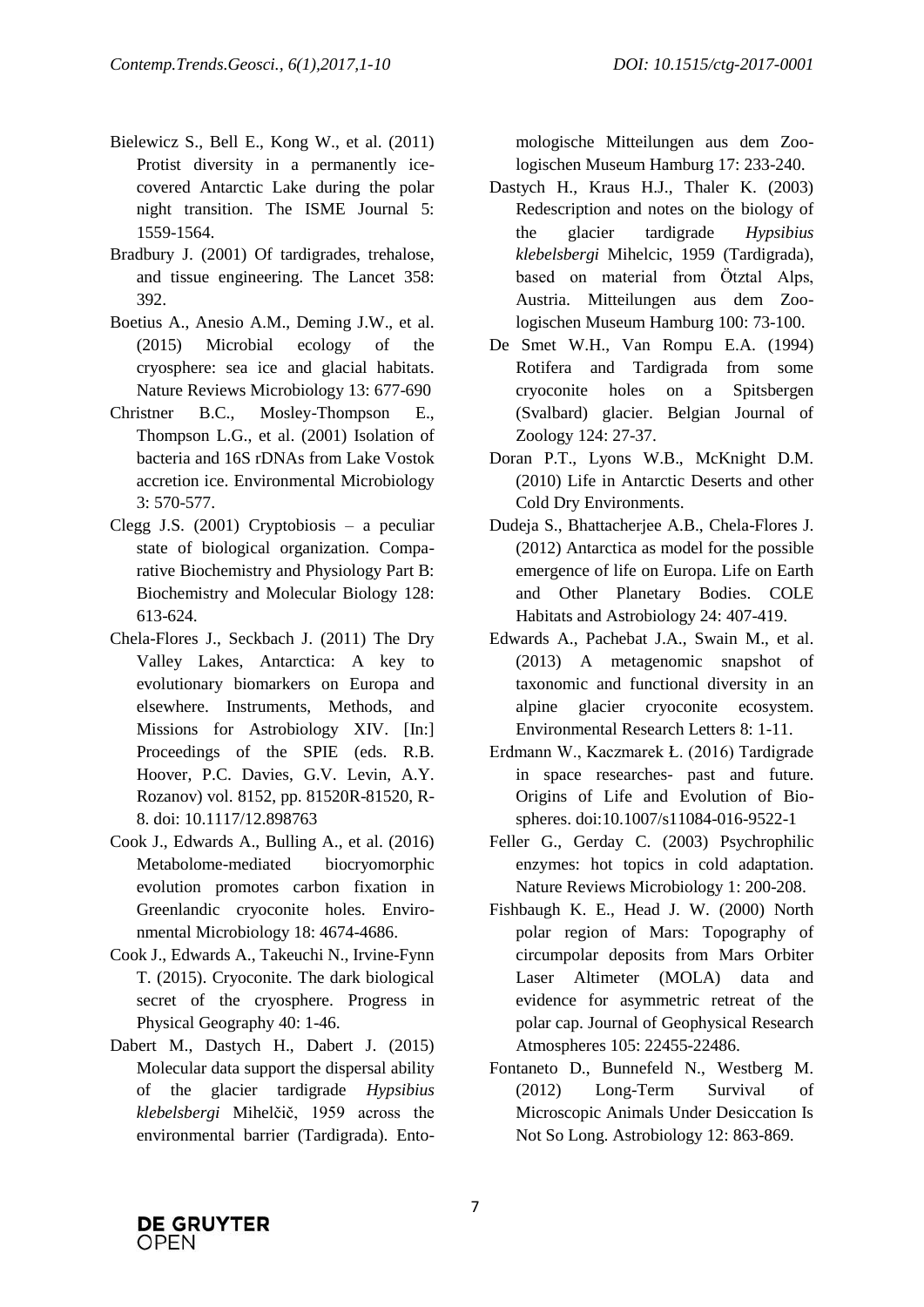- Gaubin Y., Delpoux M., Pianezzi B., et al. (1990) Investigations of the effect of cosmic rays on Artemia cysts and tobacco seeds; results of Exobloc II experiment, flown aboard Biocosmos 1887. International Journal of Radiation Applications and Instrumentation. Part D. Nuclear Tracks and Radiation Measurements 17: 133-143.
- Gladyshev E., Meselson M. (2008) Extreme Resistance of Bdelloid Rotifers to Ionizing Radiation. Proceedings of the National Academy of Sciences 105: 5139-5144.
- Greenberg R. (2005) Europa The Ocean Moon. Praxis Publishing, UK, XV.
- Greven H., Dastych H., Kraus H.J. (2005) Notes on the integument of the glacierdwelling tardigrade *Hypsibius klebelsbergi* Mihelčič, 1959 (Tardigrada). Entomologische Mitteilungen aus dem Zoologischen Museum Hamburg 102: 11-20.
- Grzesiak J., Górniak D., Świątecki A., et al. (2015) Microbial community development on the surface of Hans and Werenskiold Glaciers (Svalbard, Arctic): a comparison. Extremophiles. 19(5): 885-97.
- Gokul J.K., Hodson A.J., Saetnan E.R., et al. (2016) Taxon interactions control the distributions of cryoconite bacteria colonizing a High Arctic ice cap. Molecular Ecology 25, 3752-3767.
- Guidetti R., Rizzo A.M., Altiero T., et al. (2012) What can we learn from the toughest animals of the Earth? Water bears (tardigrades) as multicellular model organisms in order to perform scientific preparations for lunar exploration. Planetary and Space Science 74: 97-102.
- Hashimoto T., Horikawa D.D., Saito Y., et al. (2016) Extremotolerant tardigrade genome and improved radiotolerance of human cultured cells by tardigrade-unique protein. Nature Communications, 7: 12808.
- Head J.W., Marchant D.R (2014) The climate history of early Mars: insights from the Antarctic McMurdo Dry Valleys hydro-

logic system. Antarctic Science 26: 774- 800.

- Hodson A., Anesio A.M., Tranter M., et al. (2008) Glacial ecosystems. Ecological Monographs 78: 41-67.
- Hodson A., Cameron K., Bøggild C., et al. (2010). The structure, biological activity and biogeochemistry of cryoconite aggregates upon an Arctic valley glacier: Longyearbreen, Svalbard. Journal of Glaciology 56: 349-362.
- Hodson A., Paterson H., Westwood K., Cameron K., Laybourn-Parry J. (2013). A blue-ice ecosystem on the margins of the East Antarctic ice sheet. Journal of Glaciology, 59: 255-268.
- Horikawa D.D. (2012) Survival of tardigrades in extreme environments: A model animal for astrobiology. Anoxia. COLE Habitats and Astrobiology 21: 205-217. ISBN: 978- 94-007-1895-1
- Horneck G. (2000) The microbial world and the case for Mars. Planetary and Space Science 48: 1053-1063.
- Hoover R.B., Gilichinsky D. (2001) Significance to Astrobiology of Micro-Organisms in Permafrost and Ice. Permafrost Response on Economic Development, Environmental Security and Natural Resources NATO Science Series 76: 553-579.
- Hugenholtz P., Goebel B.M., Pace N.R. (1998) Impact of culture independent studies on the emerging phylogenetic view of bacterial diversity. Journal of Bacteriology 180: 4765-4774.
- Johnson A.P., Pratt L.M., Vishnivetskaya T., et al. (2011) Extended survival of several organisms and amino acids under simulated martian surface conditions. Icarus 211: 1162-1178.
- Jönsson K.I. (2007) Tardigrades as a potential model organism in space research. Astrobiology 7: 757-766.
- Jönsson K.I., Rabbow E., Schill R.O., et al. (2008) Tardigrades survive exposure to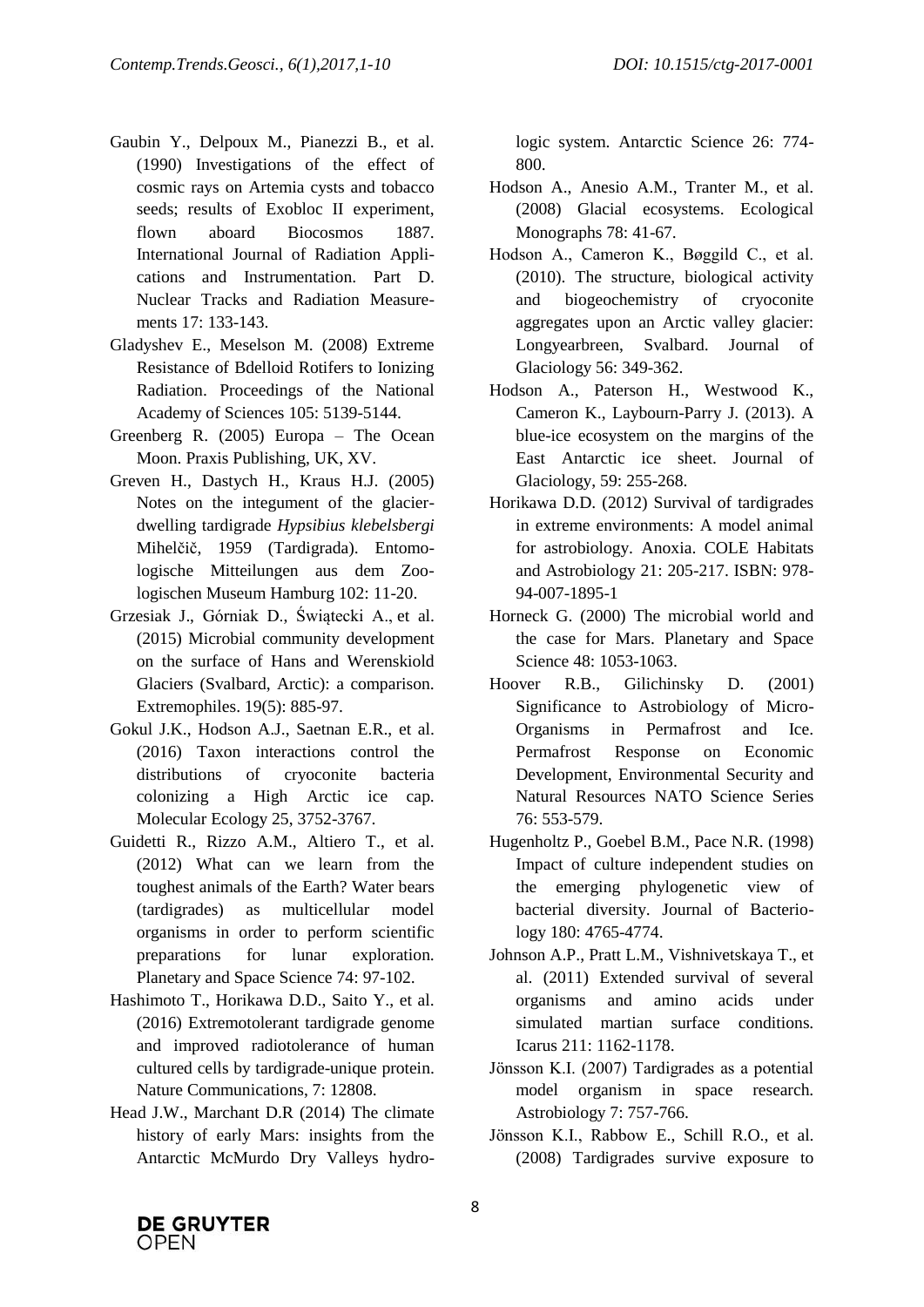space in low Earth orbit. Current Biology 18: 729-731.

- Kaczmarek Ł., Jakubowska N., Celewicz-Gołdyn S., et al. (2015) Cryoconite holes microorganisms (algae, Archaea, bacteria, cyanobacteria, fungi, and Protista)- a review. Polar Record 52: 176-203. doi:10.1017/S0032247415000637
- Karl D.M., Bird D.F., Björkman K., et al. (1999) Microorganisms in the Accreted Ice of Lake Vostok, Antarctica. Science 286: 2144-2147.
- Krisko A., Leroy M., Radman M., et al. (2011) Extreme anti-oxidant protection against ionizing radiation in bdelloid rotifers. Proceedings of the National Academy of Sciences 109: 2354-2357.
- Langford H., Irvine-Fynn T., Edwards A., et al. (2014) A spatial investigation of the environmental controls over cryoconite aggregation on Longyearbreen glacier, Svalbard. Biogeosciences 11: 5365-5380.
- Lutz S., Anesio A.M., Edwards A., Benning L.G. (2016) Linking microbial diversity and functionality of arctic glacial surface habitats. Environmental Microbiology, doi:10.1111/1462-2920.13494.
- Łokas E., Zaborska A., Kolicka M., et al. (2016) Accumulation of atmospheric radionuclides and heavy metals in cryoconite holes on an Arctic glacier. Chemosphere 160: 162-172.
- Marchant D.R., Head J.W (2014) Antarctic dry valleys: Microclimate zonation, variable geomorphic processes, and implications for assessing climate change on Mars. Icarus 192: 187-222.
- Mueller D.R., Vincent W.F., Pollard W.H., et al. (2001) Glacial cryoconite ecosystems: a bipolar comparison of algal communities and habitats. Nova Hedwiga, Beiheft 123: 173-197.
- Persson D., Halberg K.A., Jørgensen A., et al. (2010) Extreme stress tolerance in tardigrades: surviving space conditions in low earth orbit. Journal of Zoological

Systematics and Evolutionary Research 49: 90-97.

- Porazińska D.L., Fountain A.G., Nylen T.H., et al. (2004) The biodiversity and biogeochemistry of cryoconite holes from McMurdo Dry Valley glaciers, Antarctica. Arctic, Antarctic, and Alpine Research 36: 84-91.
- Priscu J.C., Adams E.E., Lyons W.B., et al. (1999). Geomicrobiology of subglacial ice above Lake Vostok, Antarctica. Science 286: 2141-2144.
- Rebecchi L., Cesari M., Altiero T., et al. (2009a) Survival and DNA degradation in anhydrobiotic tardigrades. Journal of Experimental Biology 212: 4033-4039.
- Rebecchi L., Altiero T., Guidetti R., et al. (2009b) Tardigrade resistance to space effects: first results of experiments on the LIFE-TARSE mission on FOTON-M3 (September 2007) Astrobiology 9: 581- 591.
- Remias D., Lütz-Meindl U., Lütz C. (2005) Photosynthesis, pigments and ultrastructure of the alpine snow alga *Chlamydomonas nivalis*. European Journal of Phycology 40: 259-268.
- Ricci C. (1998) Anhydrobiotic capabilities of bdelloid rotifers. Hydrobiology 387/388: 321-326.
- Ricci C. (2001) Dormancy patterns in rotifers. Hydrobiology 446/447: 1-11.
- Ricci C., Caprioli M. (2005) Anhydrobiosis in bdelloid species, populations and individuals. Integrative and Comparative Biology 45: 759-763.
- Shain D.H., Halldórsdóttir K., Pálsson F., Aðalgeirsdóttir G., Gunnarsson A., Jónsson Þ., Lang S.A., Pálsson H. S., Steinþórssson S., Arnas E. (2016) Colonization of maritime glacier ice by bdelloid Rotifera. Molecular Phylogenetics and Evolution 98: 280-287.
- Shain D.H., Carter M.R., Murray K.P., Maleski K.A., Smith N.R., McBride T.R., Michalewicz L.A., Saidel W.M. (2000)